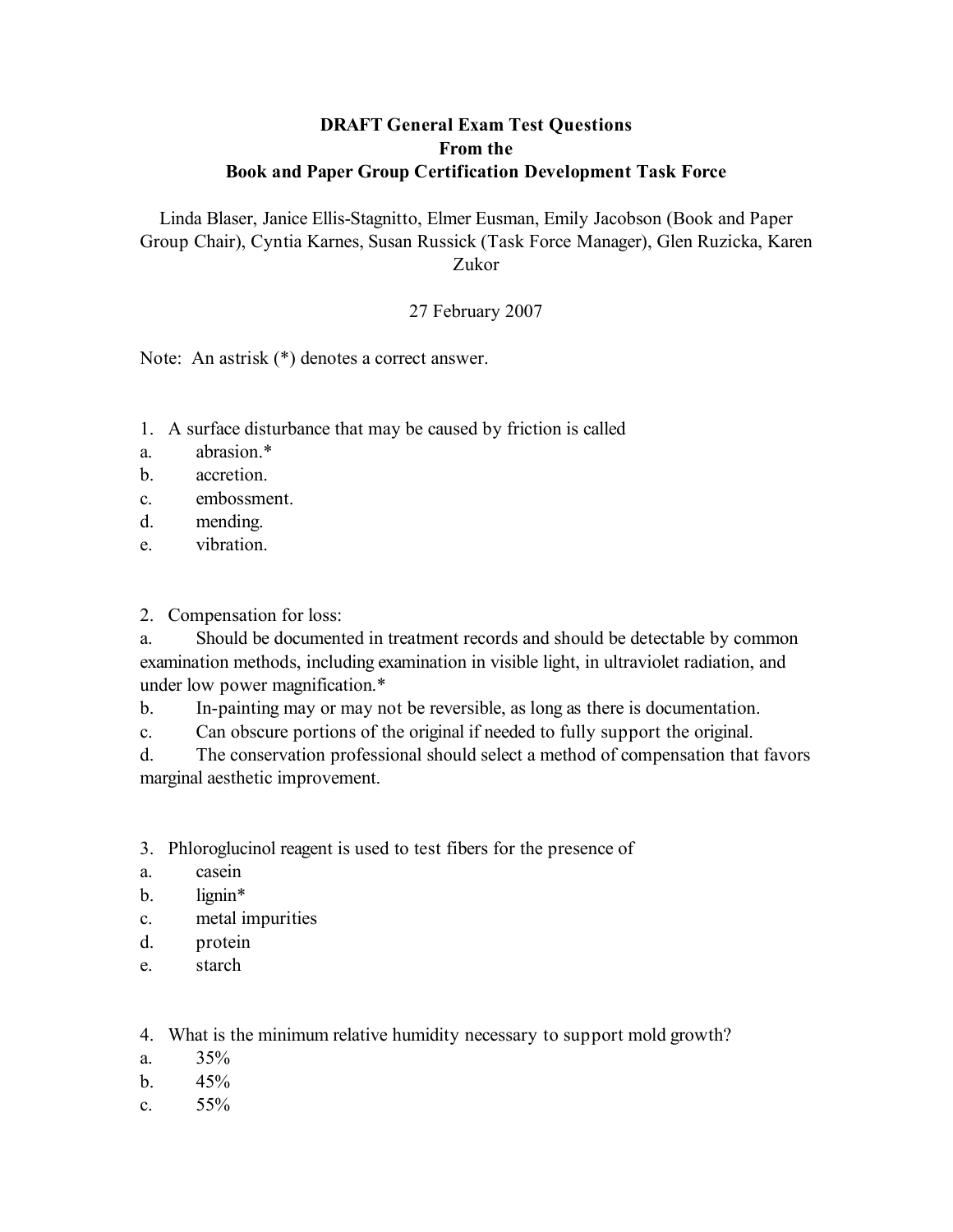# d.  $65\%*$

5. Environmental Monitoring as a means of preventative conservation provides:

a. A means of identifying potential material stability problems caused by large fluctuations in the temperature and relative humidity levels.\*

b. A means for identifying the source of a staff health problem.

c. Information to staff as to the best location for storage of specific cultural materials.

d. May be done automatically by the monitoring systems as provided by the heating and air-conditioning system.

## 6. pH is a measurement of

- a. hydronium ions in solution\*
- b. hydrogen ions in solution
- c. acidic compounds in solution
- d. salt levels in solution
- e. none of the above
- 7. A classic example of friable media is
- a. Black ink
- b. Collage
- c. Oil paint
- d. Pastel\*
- e. Watercolor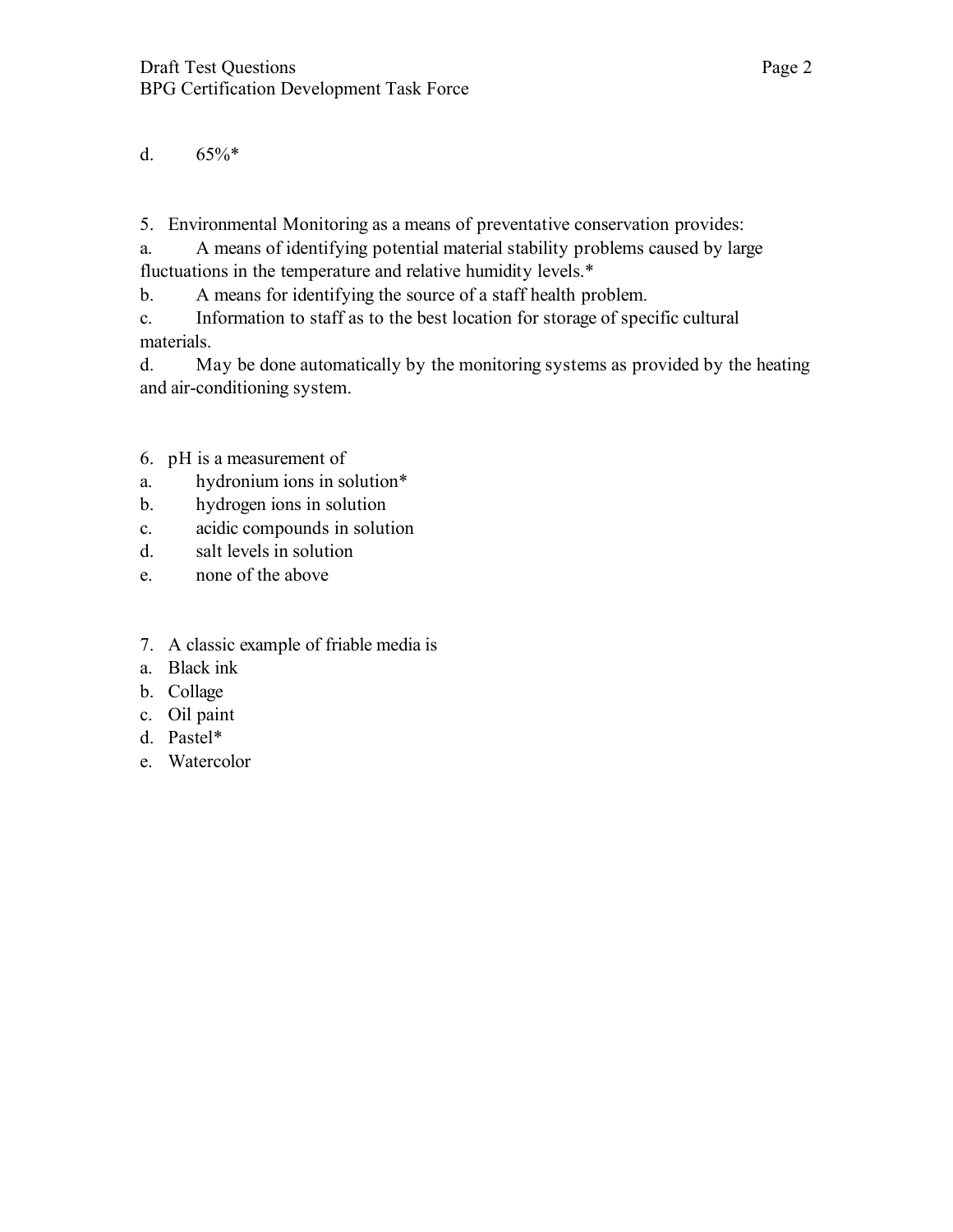- 8. Dew point is the temperature at which humidity
- a. absorbs.
- b. achieves equilibrium.
- c. condenses.\*
- d. evaporates.
- e. neutralizes.
- 9. Generally speaking, a polymer with a high degree of polymerization is
- a. an additive polymer.
- b. a condensation polymer.
- c. less stable.
- d. more stable.\*
- e. more branched.

10. Buffer solutions may be used in conservation treatment to

- a. Keep enzyme activity at optimum levels
- b. Calibrate pH monitoring equipment
- c. Prevent changes in pH that may cause solubility of dye-containing colorants
- d. Minimize the amount of enzyme needed to digest an adhesive
- e. All of the above\*
- 11. A scratch is an example of
- a. an abrasion.\*
- b. an accretion.
- c. examination.
- d. a planar distortion.
- e. vibration.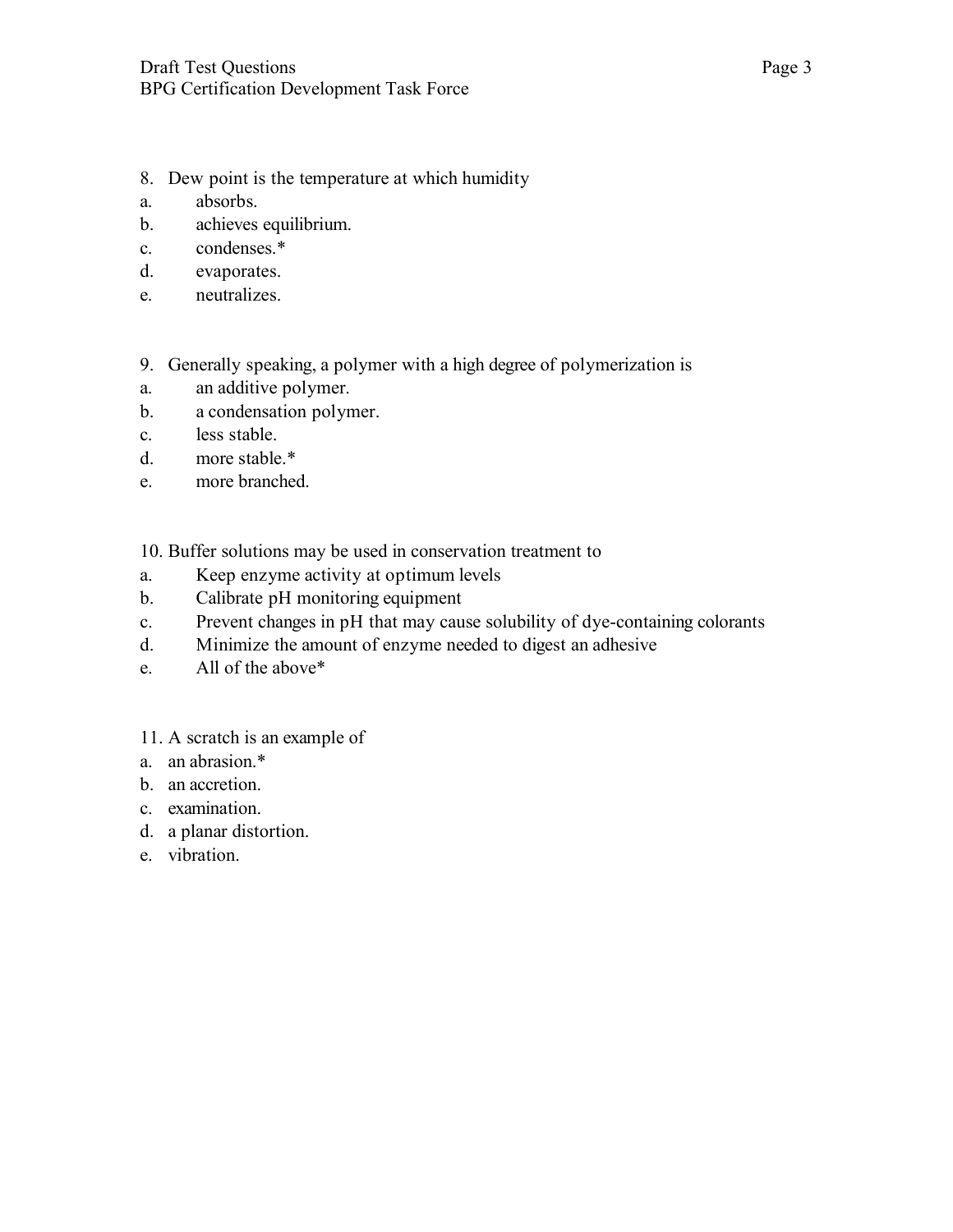12. Preservation is:

a. the protection of cultural property through activities that minimize chemical and physical deterioration and damage and that prevent loss of informational content.\*

b. intended to return cultural property to an assumed state, often through the addition of non-original materials.

c. the recording of pertinent information derived from restoration activities.

d. the investigation of the structure, materials, and condition of cultural property as provided by staff recollections and depicted by illustrations of similar cultural materials.

13. Which of the following bleaches is not an oxidizing bleach

- a. Chloramine-T
- b. Chlorine dioxide
- c. Hydrogen peroxide
- d. Light bleaching
- e. Sodium borohydride\*

14. An object is exposed to high levels of ultraviolet light. What are some likely degradation reactions?

- a. Moisture equilibrium.
- b. Free radical formation.\*
- c. Formation of particulate matter.
- d. Heat.
- e. Radiation.

15. Visual examination of surface irregularities and planar distortions may be enhanced by

- a. infrared light.
- b. raking light.\*
- c. transmitted light.
- d. ultraviolet light.
- e. all of the above.

16. To dilute a strong acid, you must:

- a. add the acid to water\*
- b. add water to the acid
- c. alternate additions of water and acid
- d. add a strong base to the acid
- e. add ethanol to the acid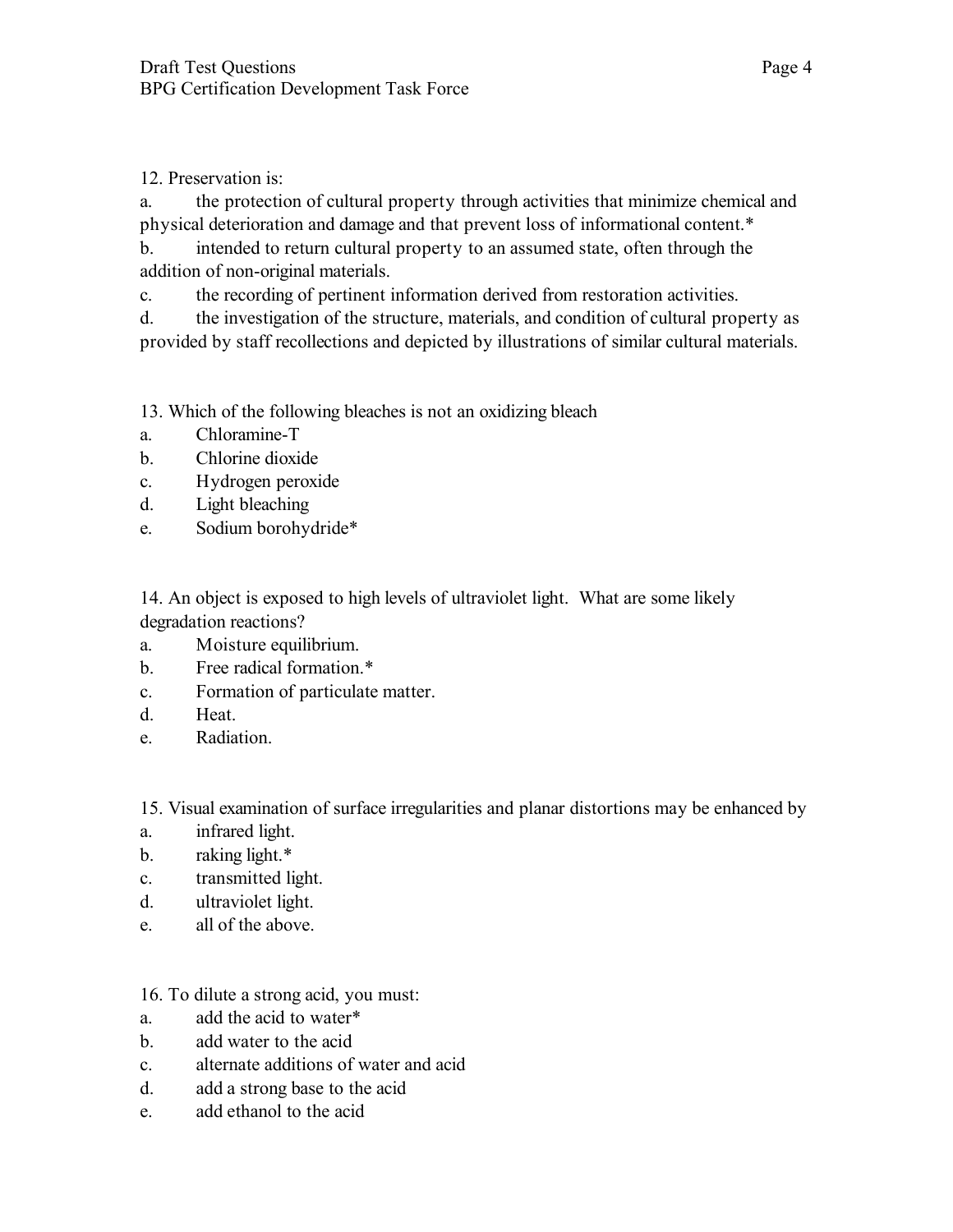17. An object has an area that includes multiple small scratches that appear to have resulted from the object rubbing against another object over the years. This can be described as

- a. abrasion.\*
- b. accretion.
- c. acidity.
- d. intaglio.
- e. all of the above.

18. Filling an area of loss and inpainting are examples of a possible treatment for

- a. abrasions.\*
- b. accretions.
- c. acidity of an object.
- d. cross linking.
- e. ultraviolet light exposure.

19. The best practice to prepare for emergency recovery situations that pose serious risks to cultural property is to

- a. develop an emergency response plan.\*
- b. rehearse emergency evacuation drills.
- c. monitor terrorist threat levels.
- d. ensure staff is trained in CPR.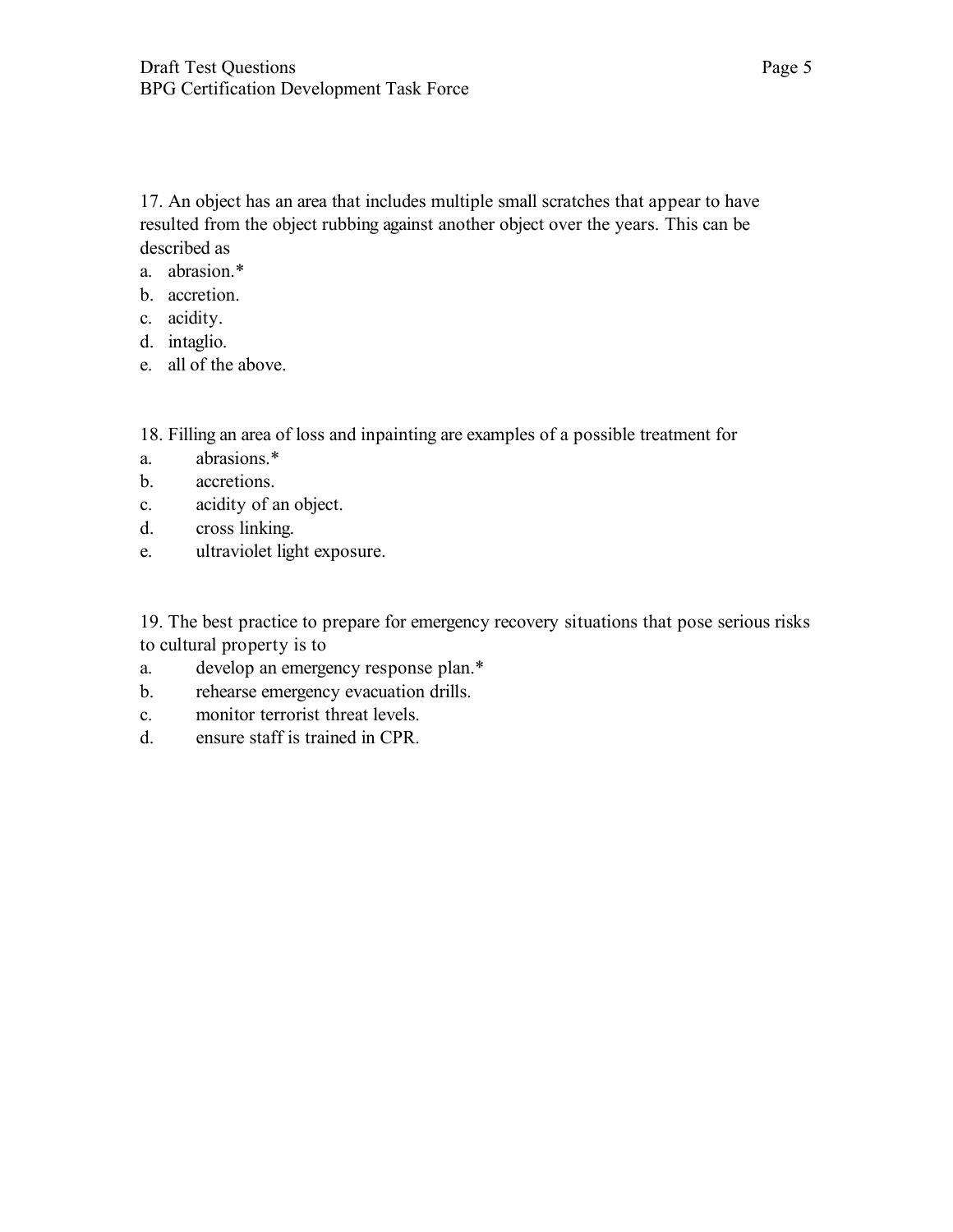20. An object is to be transported by truck to another city. Shock absorbing foam within the crate is used in part to reduce the likelihood of which type of damage:

- a. Abrasion\*
- b. Accretions
- c. Staining
- d. Mold
- e. All of the above

21. In your documentation, where would you note the type of adhesive that you selected to use on the object?

- a. Condition
- b. Description
- c. Photodocumentation
- d. Testing
- e. Treatment\*

22. Which of the following is NOT required by the *AIC's Commentaries to the Guidelines for Practice* when documenting an object?

- a. Black and white photography.\*
- b. Date of the examination.
- c. Name of the conservator.
- d. Permanent repository for documentation.
- e. Retention of samples taken.

23. According to the *AIC's Commentaries to the Guidelines for Practice,* documentation is required whenever an object is

- a. analyzed or sampled
- b. examined
- c. treated or altered
- d. damaged
- e. all of the above\*
- 24. A buffer solution is used to:
- a. Resist changes in pH with the addition of a weak acid or base\*
- b. Resist changes in pH with the addition of a strong acid or base
- c. Weaken a strongly acidic solution
- d. Strengthen a weakly acidic solution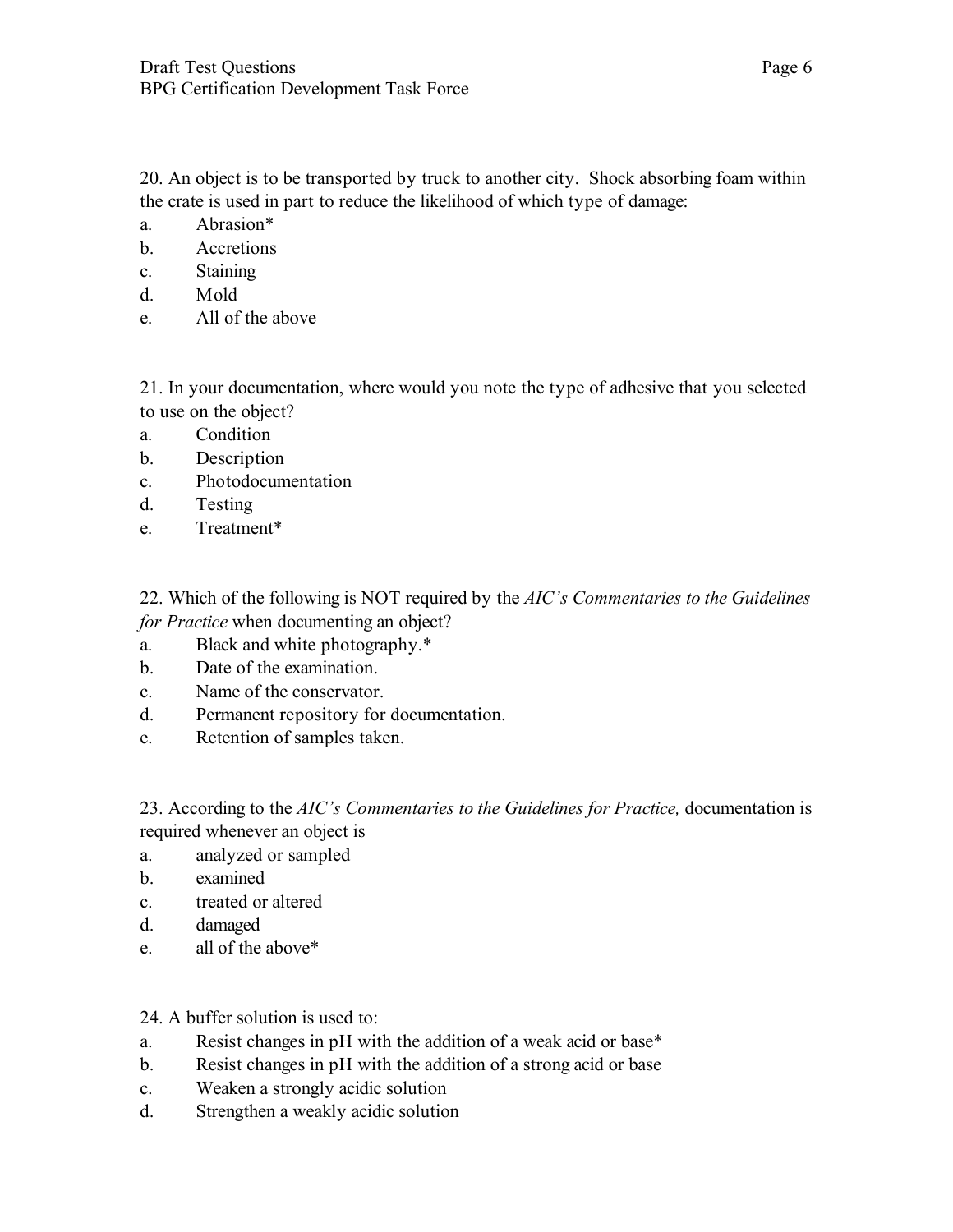e. Reduce the likelihood of causing an explosion

25. The only treatment step, of those listed below, that could be considered "reversible" in paper conservation is

- a. Consolidation
- b. Deacidification
- c. Mending\*
- d. Mold removal
- e. Washing

26. A HEPA filter will capture which of the following:

- a. Activated charcoal.
- b. Amyl acetate
- c. Small particulates.\*
- d. Solvent vapors.
- e. Zeolites.

27. An object appears to have active mold growth. What are some precautions that should be taken while working with this object?

- a. Increase the humidity level.
- b. Spray or wipe the object with bleach.
- c. Wear gloves and a HEPA filtering mask.\*
- d. Wear nitrile gloves and a solvent filtering respirator.
- e. Wear UV filtering goggles.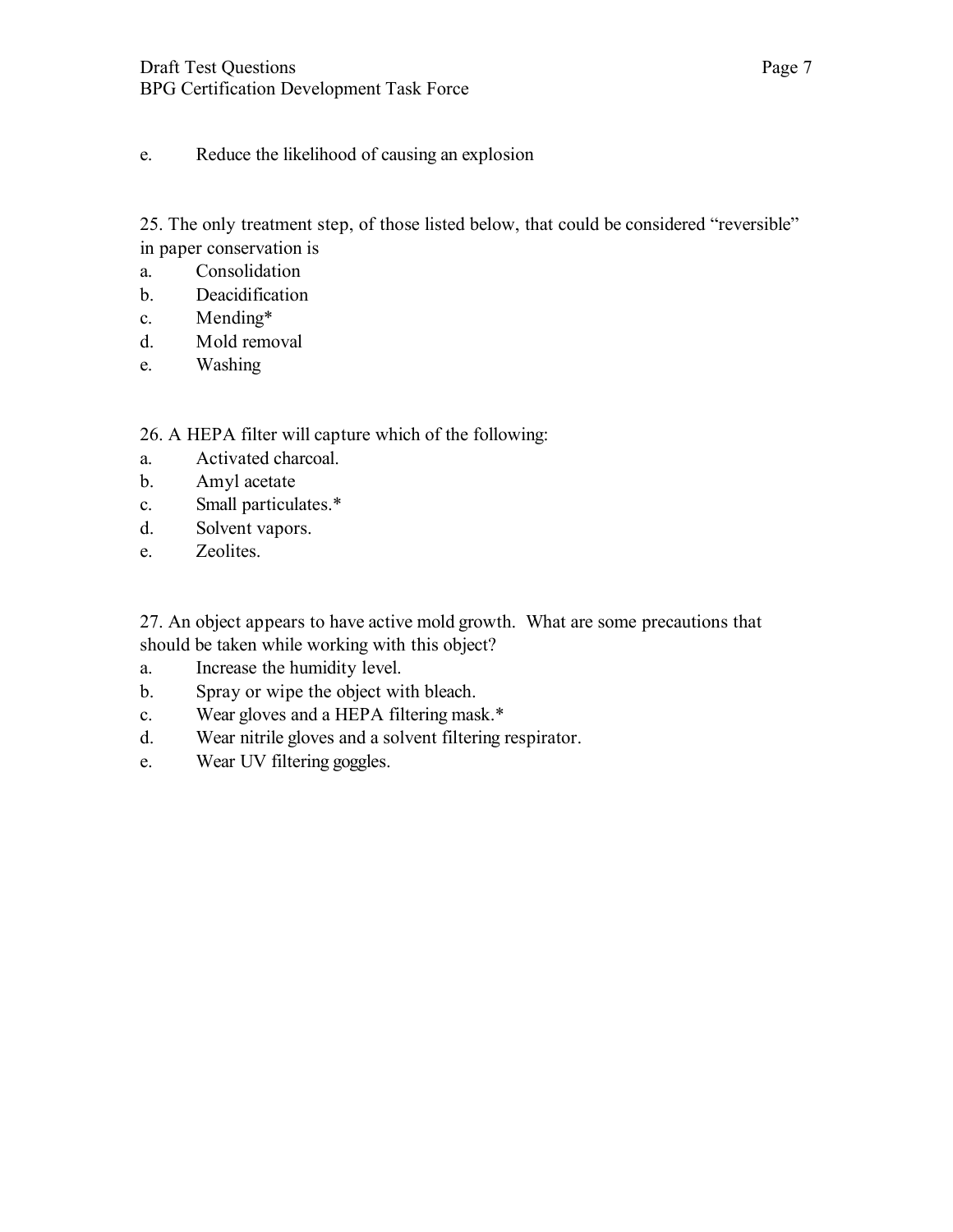28. A leaky pipe in a room has resulted in active mold growth. What is a possible way of reducing further growth in situ.

- a. Reduce humidity by turning up the heat.
- b. Reduce humidity by turning up the air conditioning.\*
- c. Create an anoxic environment.
- d. Place an IR light source in the room.
- e. All of the above.

29. The AIC Code of Ethics requires:

a. an awareness of issues concerning the safety of materials and procedures.\*

- b. provisions for working and storage conditions to protect cultural property.
- c. disclosure of any circumstances that necessitate significant deviations from the
- original preservation agreement.
- d. all of the above.

30. Documentation should:

a. Record the present condition of the object, conceptualize how treatment of the object will be carried out, record actual treatment, and inform the owner at all stages. \*

b. Be kept only until the owner, curator, or other professional signs off on the finished treatment.

c. be made public by the conservator at any point.

d. record information that will be obscured or lost through use, during treatment, or over time

31. Which technique can be used to visualize a watermark

- a. Beta-radiography\*
- b. Colorimetry
- c. Fourier transform infrared spectrometry
- d. Thin layer chromatography
- e. X-ray diffraction

32. If the conservator is called upon during an authentication process, what guidance does the AIC Code of Ethics provide?

a. There is a potential conflict of interest associated with these activities when the conservation professional stands to gain from increased value or heightened prestige of the cultural property.\*